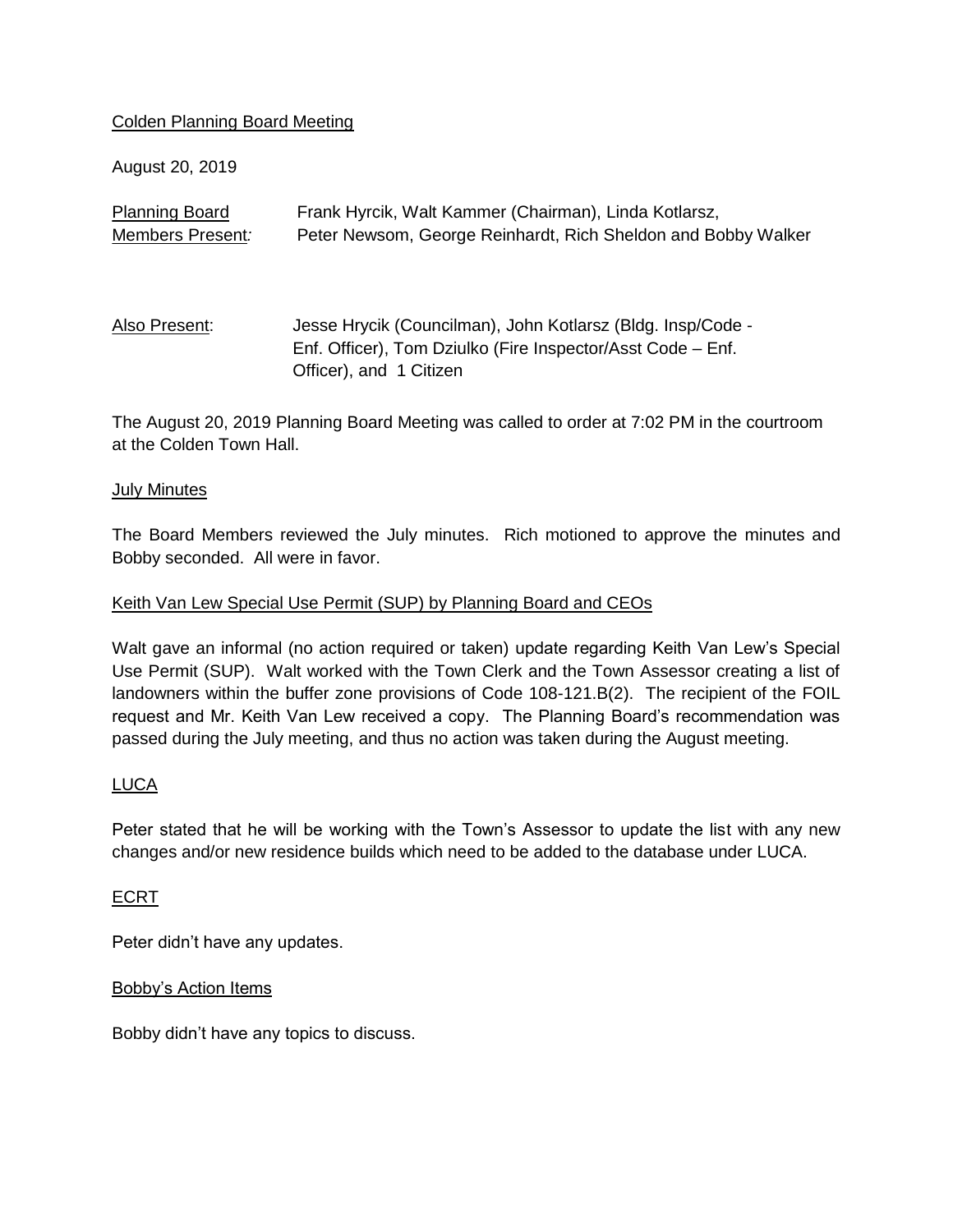### Rich's Action Items

Rich is waiting to schedule a meeting with the Town Enforcement Officers and had nothing new to report.

### Spectrum Cable Enhancement Status

Walt gave an update to the Planning Board Members that cable services in Colden will be finished by the end of the 2019 year for certain areas. Walt will also supply the Planning Board with an updated map which will indicate service allowed in areas, so the Town Clerk and other Town Officials will be in position to accurately respond to basic questions regarding cable. Walt will advise when it's available and will supply the document to all parties. (Chairman post meeting note: new policy of Spectrum requires that the maps are no longer available, the Chairman will update everyone, as possible, at the September Planning Board meeting).

## Colden's Clean Energy Community Initiative Updates

Update from the August 17, 2019 Colden, Green Springville, URBI and Solar by CIR presented a seminar workshop at the Colden Town Hall. Citizens were allowed to meet and learn about the PV installations and in addition to the income-qualified Solar-For-All initiatives. At the August workshop, approximately five Colden households were present and signed up for site visits/proposals and evaluations by CIR.

Walt mentioned that (as of the meeting date) 6 Colden landowners have signed contracts with CIR under the Colden Solarize Campaign. There's still many outstanding proposals awaiting decision, and the new citizens who attended the Saturday 8/17/19 workshop appeared interested and will be receiving proposals.

Walt is still trying to coordinate a function with Patty from the Town Board to be at the Colden Senior Center. Walt mentioned it's important to continue the NYSERDA CEC goal of either 10 Solar-For-All and/or 10 New PV Installations in Colden during the Solarize period which will expire on 12/31/19. Walt mentioned that all contracts completed by 12/31/19 will have their net metering grandfathered for 20 years and will receive NYSERDA stipends and Federal and State tax credit treatment according to the conditions which expire just before 1/1/20.

Communication Tower SUPs: Continued Discussion of procedures and fees for changes, upgrades, modifications and new co-locations of telemetry and telecommunications/media broadcast equipment on existing Tower facilities in Colden should be reviewed by CEO staff.

Walt reviewed the Tower permits records at the Colden Town Hall and will discuss in detail with the Code Enforcement Officers when they're available for a meeting. Walt's concern is that not all funds are being collected for co-locations and some Special Use Permits (SUP) limit colocations as well as perhaps a pro-rata payment of co-location fees collected by one tower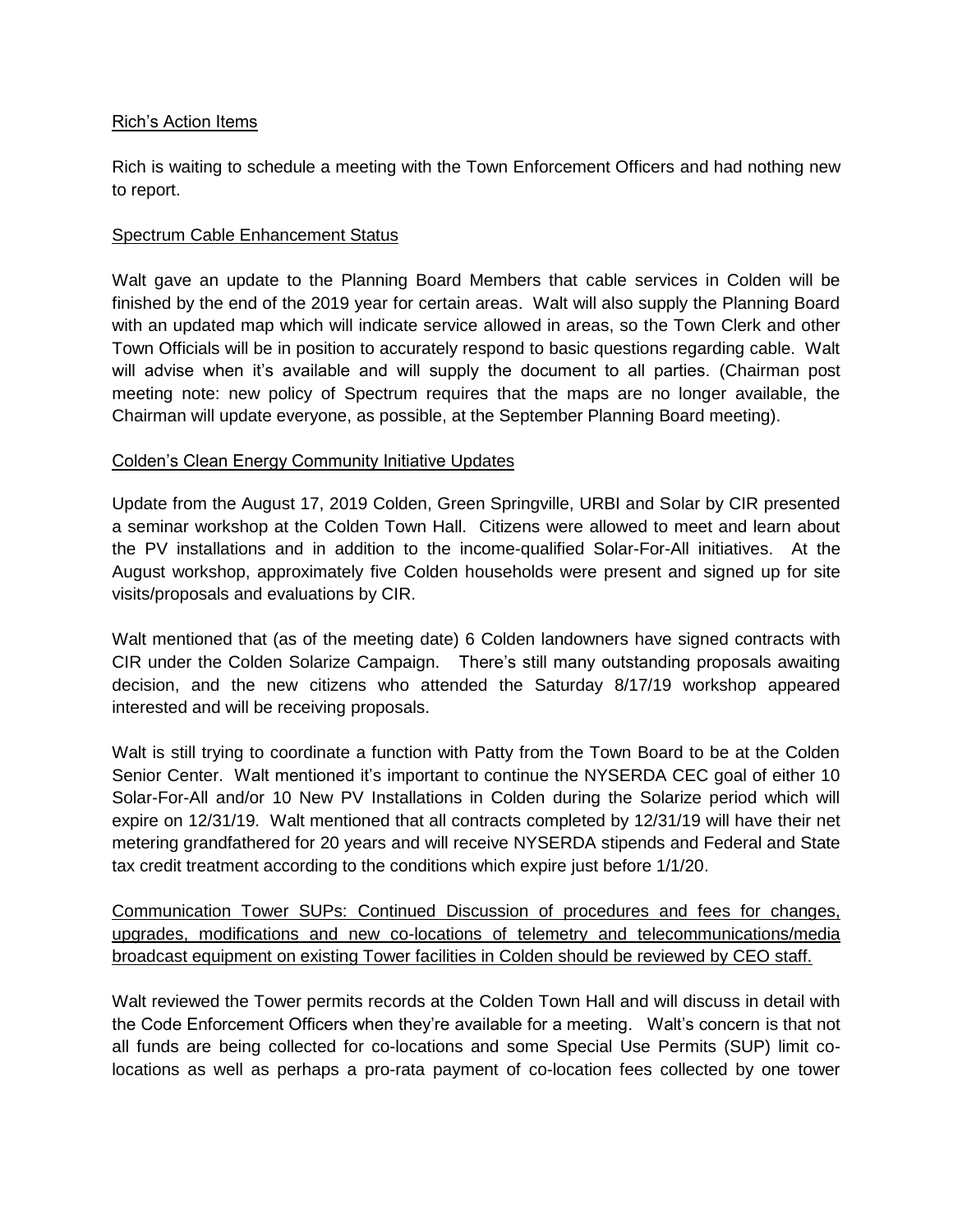owner. Walt asked if any Board Members are interested in helping with reviewing the documents, to contact him.

# Planning Board Update at the Town Workshop

Walt tried to approach pending topics at the last Town Workshop but the meeting was focused on a draft supplied by the Town Attorney regarding dog kennels and two other issues, including residential grass height. Walt did mention the grass height was set at eight inches so that matter can be closed out after final drafting and Town Board acceptance of that proposed change to code.

## Topics Deferred:

Continued Discussion of procedures and fees for changes, upgrades, modifications and new colocations

Prior PB Agenda items B3, B4, B5, B6, B7, B12, B13, and B14 remain tabled.

### B15: Flag Lot Cases, and do we need define flag lot viz-a-viz subdivision issues

Multiple flag lots being developed on single parcels are a concern and Walt would like to have someone review the Marilla Town Code and draft a code for the Town of Colden. Walt will send a link to Bobby via email, and Bobby will create a first draft for consideration.

#### B16: Zoning changes for 5G Cellular Equipment Installations

Walt mentioned the variety of permits that will need to be created by the Code Enforcement Officers. Walt mentioned that the schedule of fees is added to the Colden Fines and Fees chart, but Colden must still draft and recommend a complete code chapter covering this pending new type of communication deployment which will impact Colden in the future.

#### NYS Ag&Markets Law Regarding Actions with 500' of Parcel in Ag Overlay District

Walt is still waiting for an update from the EC GIS team.

#### New Town Business

Formal new Town business: Walt reported he didn't receive any topics as he checked with the Town Clerk prior to the Planning Board meeting.

#### Other Such Matters As May Come Before the Board